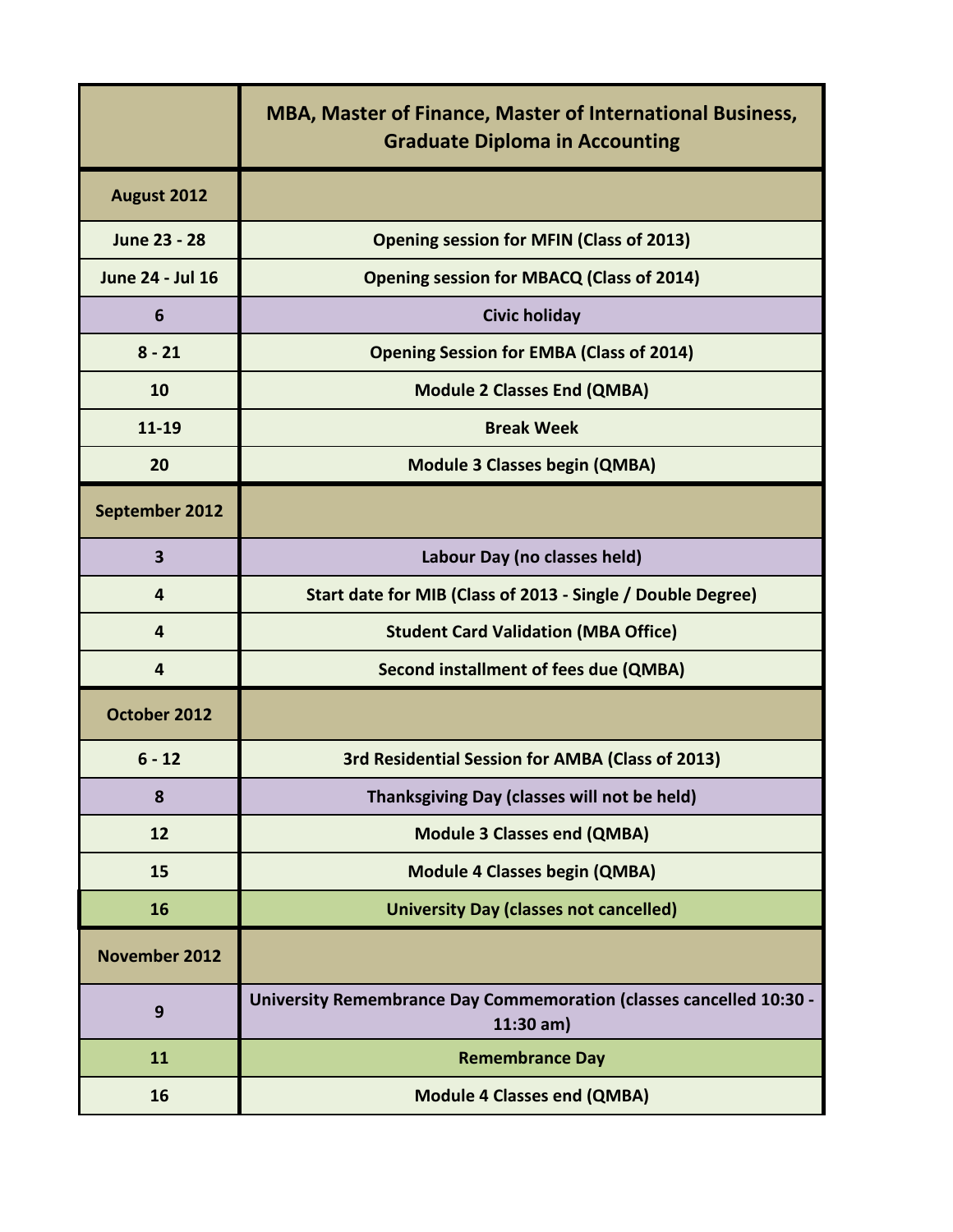| 19                | <b>Module 5 Classes begin (QMBA)</b>                        |
|-------------------|-------------------------------------------------------------|
| $20 - 21$         | <b>Fall 2012 Convocation</b>                                |
| December 2012     |                                                             |
| $\mathbf{1}$      | First date to Apply to Graduate for Spring 2013 (TENTATIVE) |
| 3                 | End date for AMBA (Class of 2013)                           |
| 6                 | <b>Commemoration Day (academics cancelled)</b>              |
| 14                | <b>Module 5 Classes end (QMBA)</b>                          |
| Dec. 15-Jan 6     | <b>Break</b>                                                |
| 31                | <b>Fall Term ends</b>                                       |
| January 2013      |                                                             |
| $\mathbf{1}$      | <b>Winter Term begins</b>                                   |
| $3 - 7$           | 2nd Residential Session for MFIN (Class of 2013)            |
| $\overline{7}$    | Third installment of Fees due (QMBA)                        |
| $\overline{7}$    | <b>Block A Classes begin (QMBA)</b>                         |
| $19 - 25$         | 2nd Residential Session for EMBA (Class of 2014)            |
| Jan 26 - Feb 7    | 2nd Residential Session for MBACQ (Class of 2014)           |
| 25                | <b>Block A classes end (QMBA)</b>                           |
| 28                | <b>Block B classes begin (QMBA)</b>                         |
| February 2013     |                                                             |
| 15                | <b>Block B classes end (QMBA)</b>                           |
| 18                | <b>Family Day (no classes held)</b>                         |
| $18 - 22$         | <b>Reading Week</b>                                         |
| 19                | <b>Block C classes begin (QMBA)</b>                         |
| <b>March 2013</b> |                                                             |
| 8                 | <b>Block C classes end (QMBA)</b>                           |
| 11                | <b>Block D classes begin (QMBA)</b>                         |